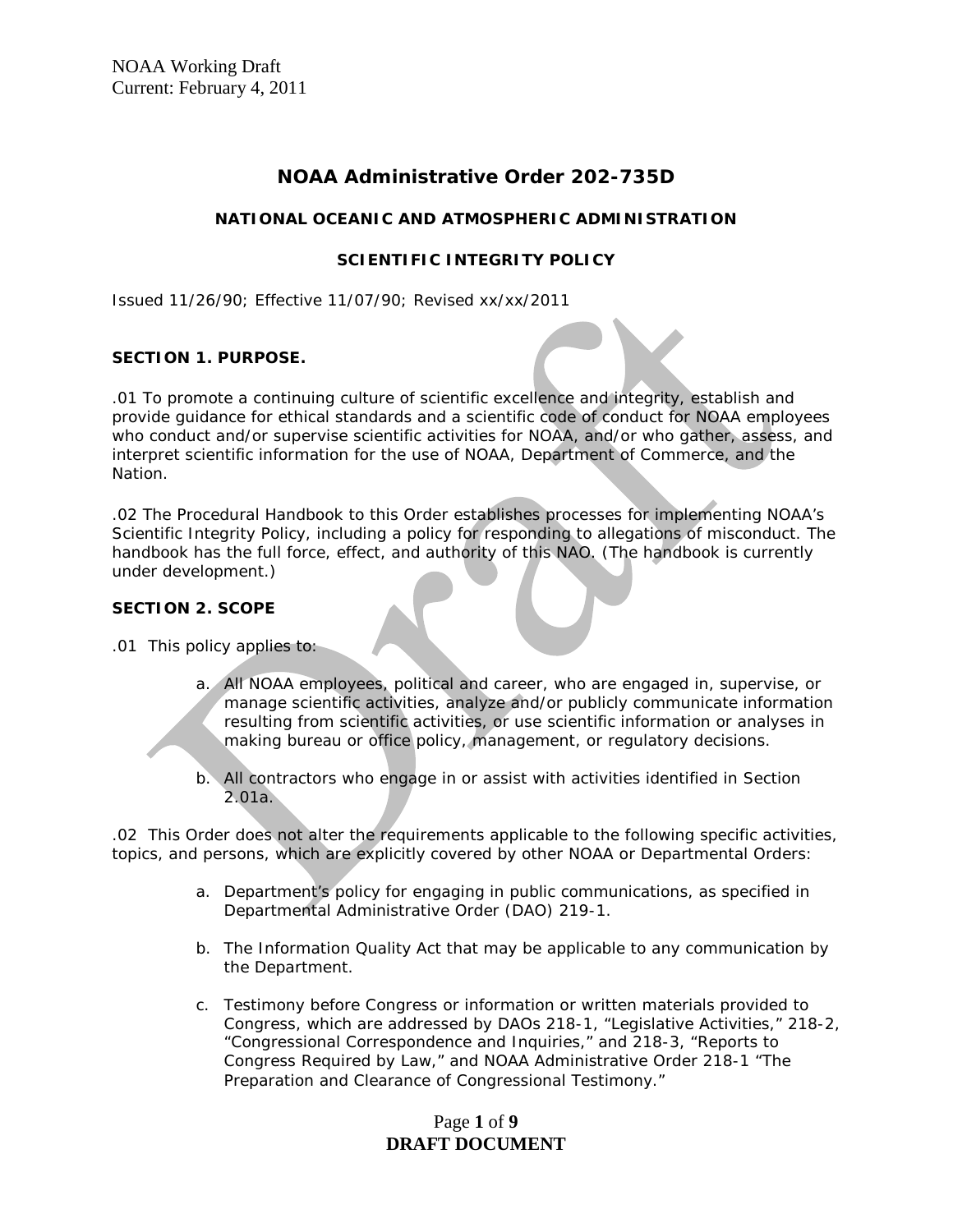- d. Rulemakings, adjudications, or publication in the Federal Register.
- e. Requirements for authorizing the production, printing, and distribution of publications and audiovisuals, which are addressed by DAO 219-4.

.03 This Order shall not be interpreted to conflict with the rights of an employee under the law, including an employee under the Whistleblower Protection Act or a union representative under the Federal Service Labor-Management Relations Act when communicating as a union representative.

### **SECTION 3. NOAA PRINCIPLES OF SCIENTIFIC INTEGRITY**

.01 NOAA is an organization based upon science, scientific research, and providing scientific advice for decision-making. NOAA's ability to achieve its strategic vision of "healthy ecosystems, communities, and economies that are resilient in the face of change" relies on transparency, traceability, and scientific integrity at all levels. Transparency, traceability, and integrity are, therefore, core values of our organization and the reason for issuing this Order and guidance.

.02 NOAA scientists are encouraged to publish data and findings in ways that contribute to the most effective dissemination of NOAA science and that best enhance NOAA's reputation for reliable science, including online in open formats and through peer-reviewed, professional, or scholarly journals. Development and dissemination of scientific and technical products must be consistent with NOAA policies and procedures related to peer review, the Open Government Directive (OMB, 2009b), the Information Quality Act, and other legislative and policy mandates.

.03 Scientific leadership is a key component of advancing the mission of government agencies. NOAA scientists are, therefore, encouraged to engage with their peers in academia, industry and non-governmental organizations through presenting their work at scientific meetings, serving on editorial boards, and actively participating in professional societies and national/international scientific advisory and science assessment bodies.

.04 NOAA supports the election or appointment of its scientists and engineers to fellowships or positions in professional organizations, including as officers and on governing boards, subject to applicable ethics requirements and certain other limitations. Subject to these conditions, NOAA employees may generally serve in their personal capacity as officers and on governing boards of outside organizations. In consultation with the Department of Commerce Office of General Counsel, NOAA is currently examining under what conditions employees may serve as officers and on governing boards of outside organizations in their official capacity. Likewise, NOAA supports the recognition of the outstanding science conducted by its employees. NOAA scientists should, therefore, be able to accrue the professional benefits of any honors and awards for their research and discoveries, subject to applicable law.

.05 NOAA will make every effort to establish a culture of transparency, integrity, and ethical behavior among its employees through a combination of policy, opportunities for training, and open communications, both internally and with the public. NOAA, therefore, commits to providing regular training and to post information to ensure that its employees and contractors and grantees are fully aware of their rights regarding publication of their

# Page **2** of **9 DRAFT DOCUMENT**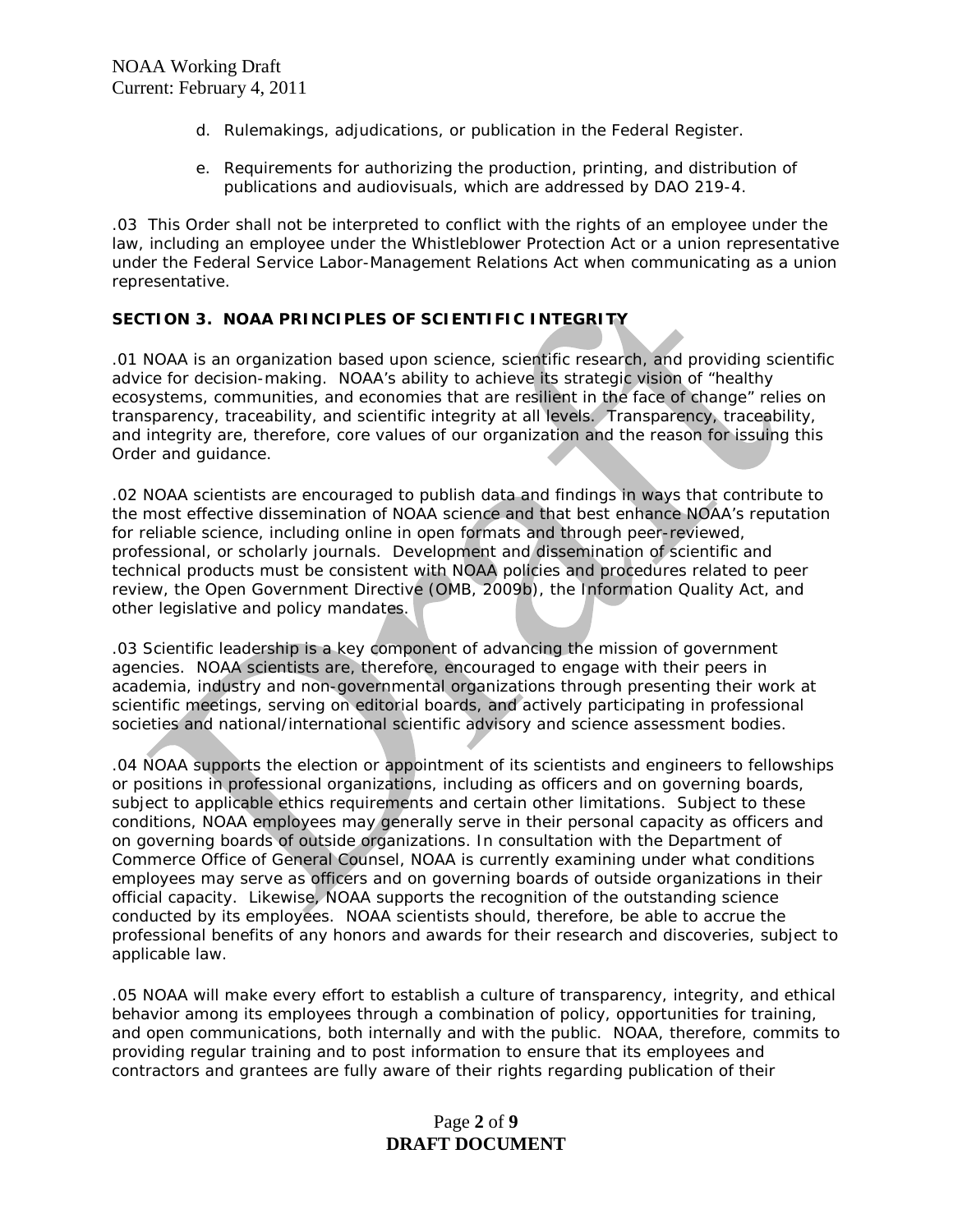research, communication with the media and the public, participation in professional scientific societies, and their responsibility to report waste, fraud, and abuse.

### **SECTION 4. NOAA POLICY ON INTEGRITY OF SCIENTIFIC ACTIVITIES**

.01 NOAA scientists, science managers, and supervisors, shall uphold the fundamental Principles of Scientific Integrity, the Code of Scientific Conduct, and the Code of Ethics for Science Supervision and Management outlined in the following sections of this Order.

.02 NOAA recognizes that any violation of scientific integrity or instance of research misconduct is unacceptable and threatens public confidence in NOAA programs and products, and possibly public well-being.

.03 In cases where there is an allegation of scientific or research misconduct, the Procedural Handbook for this Order (under development) provides detailed guidance for the inquiry, investigation, and adjudication of the allegation, as well as for protecting the confidentiality and the reputation of individuals involved.

.04 With respect to extramural science activities, NOAA endorses the prevailing view expressed by the National Science Foundation (NSF 02-151, Chapter IX, Section 930: Research Misconduct - http://www.nsf.gov/pubs/2002/nsf02151/gpm9.jsp) and the Department of Health and Human Services (DHHS) (Public Health Service Policies on Research Misconduct, Final Rule - http://ori.hhs.gov/documents/FR\_Doc\_05-9643.shtml), that grantee institutions should "have the primary responsibility for preventing, detecting, investigating, reporting, and resolving allegations of scientific misconduct" (54 Fed. Reg. 32446). Additionally, as provided in Section M.10 of the Department of Commerce Financial Assistance Standard Terms and Conditions (March 2008)

(http://oam.eas.commerce.gov/docs/GRANTS/DOC%20STCsMAR08Rev.pdf) grantee organizations have the primary responsibility for investigating allegations of scientific or research misconduct under a NOAA award and for reporting the results of its investigation to the NOAA Grants Officer for appropriate disposition. NOAA grantees are also required to follow all Codes of Conduct as stated in Section J of the Department of Commerce Financial Assistance Standard Terms and Conditions. NOAA Cooperative and Joint Institutes are further subject to the rules and guidelines stated in the NOAA Cooperative Institute Handbook [\(http://www.nrc.noaa.gov/ci/policy/docs/handbook.pdf\)](http://www.nrc.noaa.gov/ci/policy/docs/handbook.pdf).

.05 NOAA supports and follows the provisions for whistleblower protections outlined in Public Law 107-174 of 2002 (No Fear Act). Federal employees making allegations of violations of scientific integrity or research misconduct will be protected from retaliation under this Act.

### **SECTION 5. CODE OF SCIENTIFIC CONDUCT**

- .01 All staff indicated in Section 2.01, to the best of their ability, will exhibit:
	- a. **Honesty** in all aspects of scientific effort through:

# Page **3** of **9 DRAFT DOCUMENT**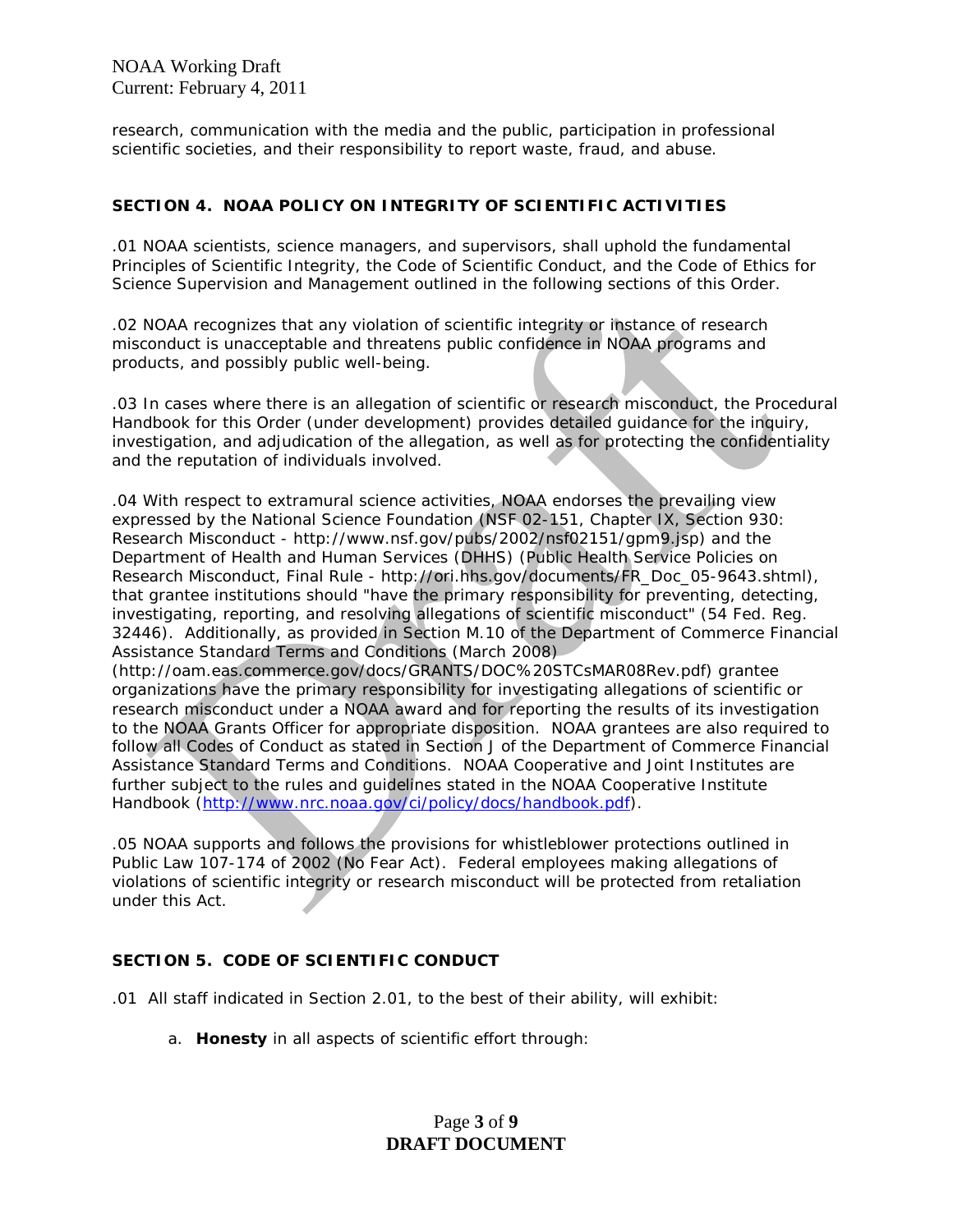- Support of scientific excellence that contributes to the advancement of science by providing unbiased scientific information of the highest quality for NOAA and the Department of Commerce.
- Preserving the integrity of the data record through adherence to NOAA data management standards and not fabricating or deleting raw data.
- Objectivity in all scientific activities, and the accurate and timely reporting of results without allegiance to individuals, organizations, or ideology.
- Disclosure of any apparent, potential, or actual personal or organizational conflicts of interest as outlined in the handbook for this Order.
- b. **Accountability** in the conduct of research and interpretation of research results through:
	- Responsible use of the resources entrusted them, including equipment, funds, and employees' time.
	- Disclosure of all research methods used, available data, and final reports and publications consistent with applicable scientific standards, laws, and policy.
	- Providing scientific advice to NOAA as requested to inform management and other decision-making.
- c. **Professional courtesy and fairness** in working with others and respect for ideas of others:
	- Neither unfairly hinder the scientific activities of others nor engage in dishonesty, fraud, deceit, misrepresentation, coercive manipulation, or other scientific or research misconduct.
	- Provide constructive, objective, and frank criticism to others on their scientific activities as appropriate for standards of respectful peer review, and accept constructive criticism from others.
	- Contribute to open and respectful scientific discourse that adheres to scientific standards for reporting results and conclusions and respects the intellectual property rights of others, including acknowledging and crediting prior work.
	- Differentiate among facts, opinions, hypotheses, and professional judgment in the reporting of scientific activities and scientific uncertainty to others, including scientists, decision makers, and the public.
- d. **Good stewardship** of research on behalf of others through:
	- Diligent creation, use, preservation, documentation, and maintenance of collections and data.

# Page **4** of **9 DRAFT DOCUMENT**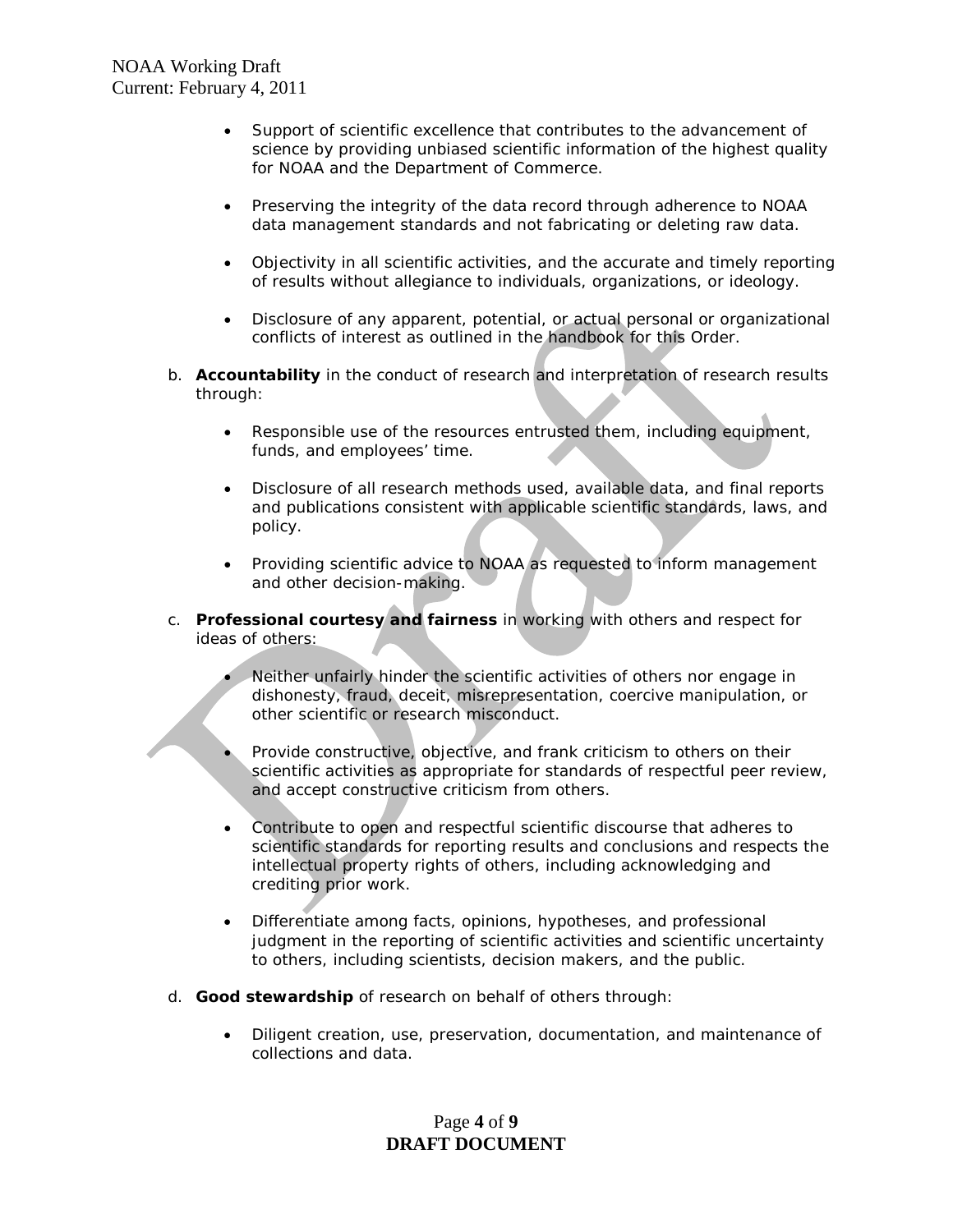- Adherence to established quality assurance and quality control programs; following the Department's records retention policies, and complying with Federal law and agreements related to use, security, and release of confidential and proprietary data.
- Respect to the fullest extent permitted by law, for confidential and proprietary information provided by communities, Indian Tribes, and individuals whose interests and resources are studied or affected by scientific activities or the resulting information.
- Immediately reporting any observed, suspected, or apparent scientific or research misconduct through means established in the handbook for this Order.

.02 Employees are free to present viewpoints within their area of professional expertise that extend beyond science to incorporate personal opinion but must make clear they are presenting their individual opinions – not the views of the department or agency – and clearly state their opinions be referenced as such.

## **SECTION 6: CODE OF ETHICS FOR SCIENCE SUPERVISION AND MANAGEMENT**

.01 NOAA science managers and supervisors will adhere to the guidelines for Scientific Integrity established in the March 9, 2009, *Presidential Memo to Heads of the Executive Departments and Agencies*. Specifically, science managers and supervisors will ensure:

- a. The selection, promotion, and retention of candidates for science and technology positions in NOAA are based on the candidate's knowledge, credentials, experience, and integrity;
- b. Appropriate rules and procedures are in place to preserve the integrity of the scientific process and the dissemination of its scientific products and information; the establishment and use of Federal Advisory Committees will follow procedures established by the Federal Advisory Committee Act and in accordance with the guidelines enunciated in the Office of Science and Technology Policy memorandum on Scientific Integrity of Dec. 17, 2010.
- c. When scientific or technological information is considered in policy decisions, the information will be subject to well-established scientific processes, including peer review where appropriate, and policy decisions shall appropriately and accurately reflect that information in compliance with relevant statutory standards;
- d. Except for information that is properly restricted from disclosure under procedures established in accordance with statute, regulation, patent/trademark, Executive Order, or Presidential Memorandum, the scientific or technological findings or conclusions considered or relied on in policy decisions shall be made available to the public in a timely fashion;
- e. Procedures are in place to identify and address instances in which the scientific process or the integrity of scientific and technological information may be compromised; and

# Page **5** of **9 DRAFT DOCUMENT**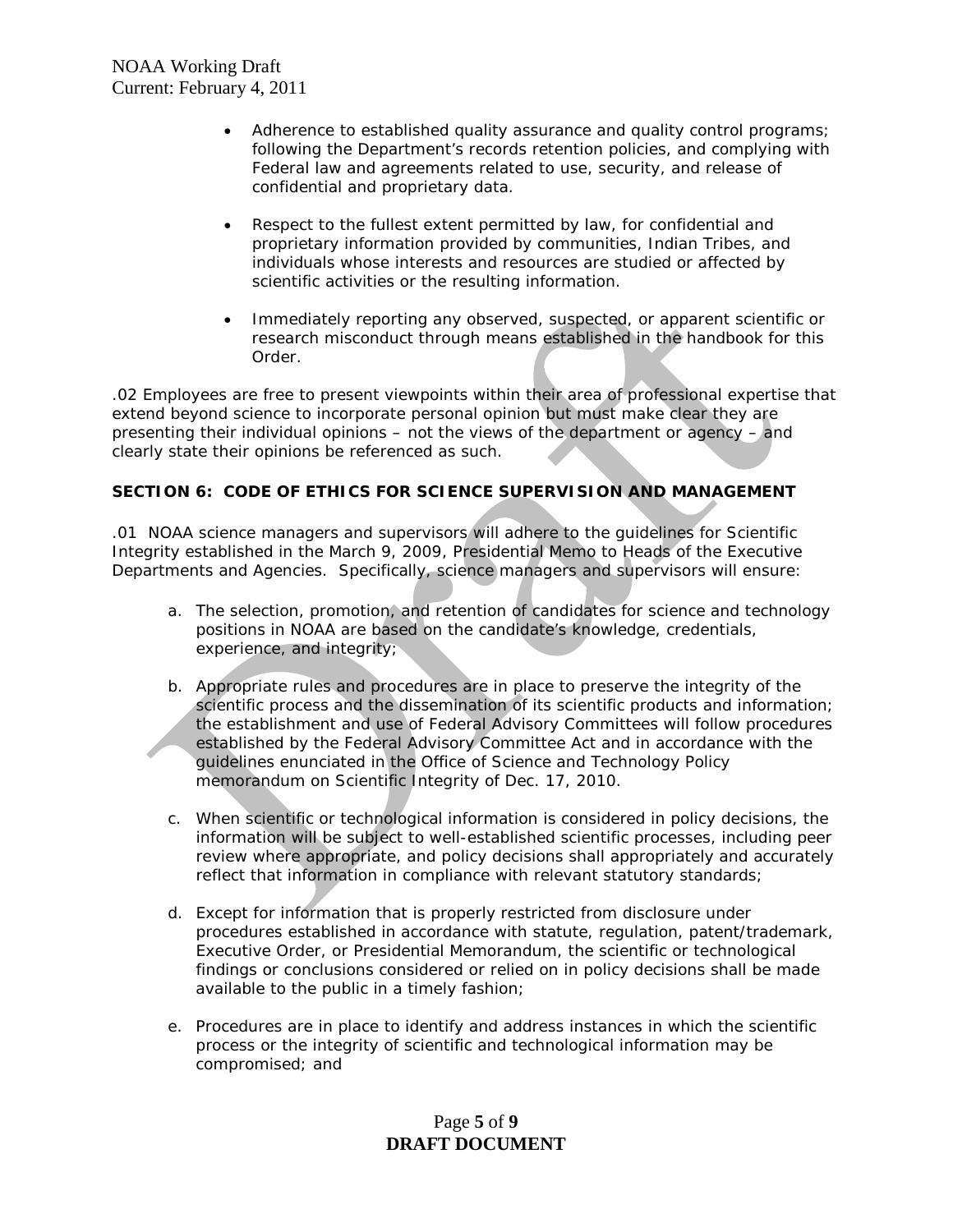> f. Additional procedures are adopted, including any appropriate whistleblower protections, as are necessary to ensure the integrity of scientific and technological information and processes on which the agency relies in its decision making or otherwise uses or prepares.

.02 NOAA science managers and supervisors, political and career, must never suppress, alter, or otherwise impede the timely release of scientific or technological findings or conclusions. Further, science managers and supervisors will not intimidate or coerce employees, contractors, grantees or others to alter or censor scientific findings. Nor shall they implement institutional barriers to cooperation and the timely communication of scientific findings or technology unless explicitly required by regulation, law, or Executive Order.

03. Decisions by NOAA science managers and supervisors to approve or not approve a Fundamental Research Communication must be based only on whether the work is scientifically meritorious, the methods used are clear and appropriate, the presentation of results and conclusions is impartial, and there are no apparent, actual or potential personal or organizational conflicts of interest.

## **SECTION 7. ALLEGATIONS OF MISCONDUCT**

.01 A finding of scientific misconduct requires that:

- a. There is a notable departure from code of scientific conduct and/or code of ethics set forth in this Order;
- b. The misconduct is committed intentionally, knowingly, or in reckless disregard of the code of scientific conduct and/or code of ethics in this Order; and
- c. The allegation is established by a preponderance of evidence.

.02 The point of contact for all allegations of scientific integrity, scientific misconduct, or science supervision and management misconduct is the Deputy Under Secretary for Operations. Procedures for responding to allegation of misconduct are provided in the Procedural Handbook to this Order. (The handbook is currently under development.)

.03 In the event of a confirmed case of misconduct, NOAA will take action to protect the public from the effects of the misconduct in accordance with the Procedural Handbook for this Order.

.04 Employees uncovering and reporting scientific misconduct will be protected from retribution per Section 4.05.

### **SECTION 8. AUTHORITIES**

.01 Statutes, Regulations, and Policies

# Page **6** of **9 DRAFT DOCUMENT**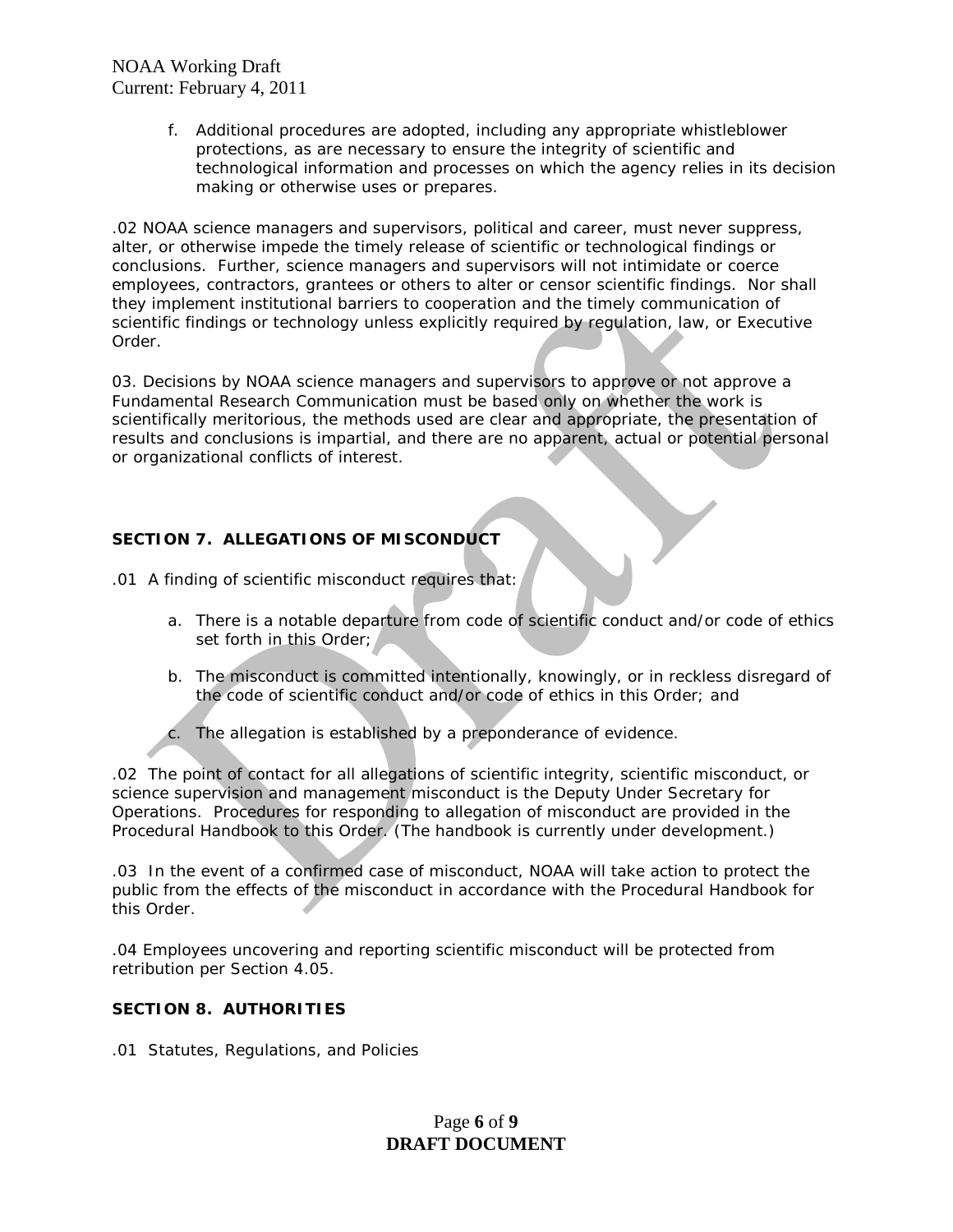- a. 5 U.S.C. § 301 allows the head of an executive department to prescribe regulations for the conduct of its employees.
- b. Standards of Ethical Conduct for Employees of the Executive Branch, 5 C.F.R. § 2635
- c. Federal Policy on Research Misconduct (Dec. 6, 2000), available at http://www.ostp.gov/cs/federal\_policy\_on\_research\_misconduct.
- d. Office of Science and Technology Policy Memorandum on Scientific Integrity (Dec., 17, 2010), available at http://www.whitehouse.gov/sites/default/files/microsites/ostp/scientific-integritymemo-12172010.pdf.

### **SECTION 9: COMMUNICATION OF POLICY**

.01 As part of the responsibility to prevent and detect misconduct, NOAA must communicate its scientific integrity policies and procedures both internally to NOAA employees and to NOAA partners, grantees, and others involved in external research. A general statement of the integrity policy will be posted on the NOAA Research Council website, and will also be referenced in financial assistance award solicitations and in requests for proposals. Certification of an institutional integrity policy and notification will be required for all grants and contracts. A specific effort will be made to communicate the NOAA Scientific Integrity Policy to the individuals involved in peer review panels evaluating proposals to NOAA grants programs or evaluating internal NOAA scientific programs and activities.

### **SECTION 10. DEFINITIONS**

### **Allegation**

Any written or oral statement or other indication of possible scientific misconduct made to a NOAA employee, contractor, or to an employee of a NOAA research partner.

### **Conflict of Interest**

Any financial or non-financial interest which conflicts with the actions or judgments of an individual when conducting scientific activities because it:

- Could impair or create the appearance of impairing the employee's objectivity; or
- Could create an unfair competitive advantage or the appearance of an unfair competitive advantage for any person or organization;

### **Employees Who Engage in Scientific Activities**

a. Individuals who conduct or directly supervise scientific activities, including but not limited to proposing, performing, or reviewing research, or in reporting research results; and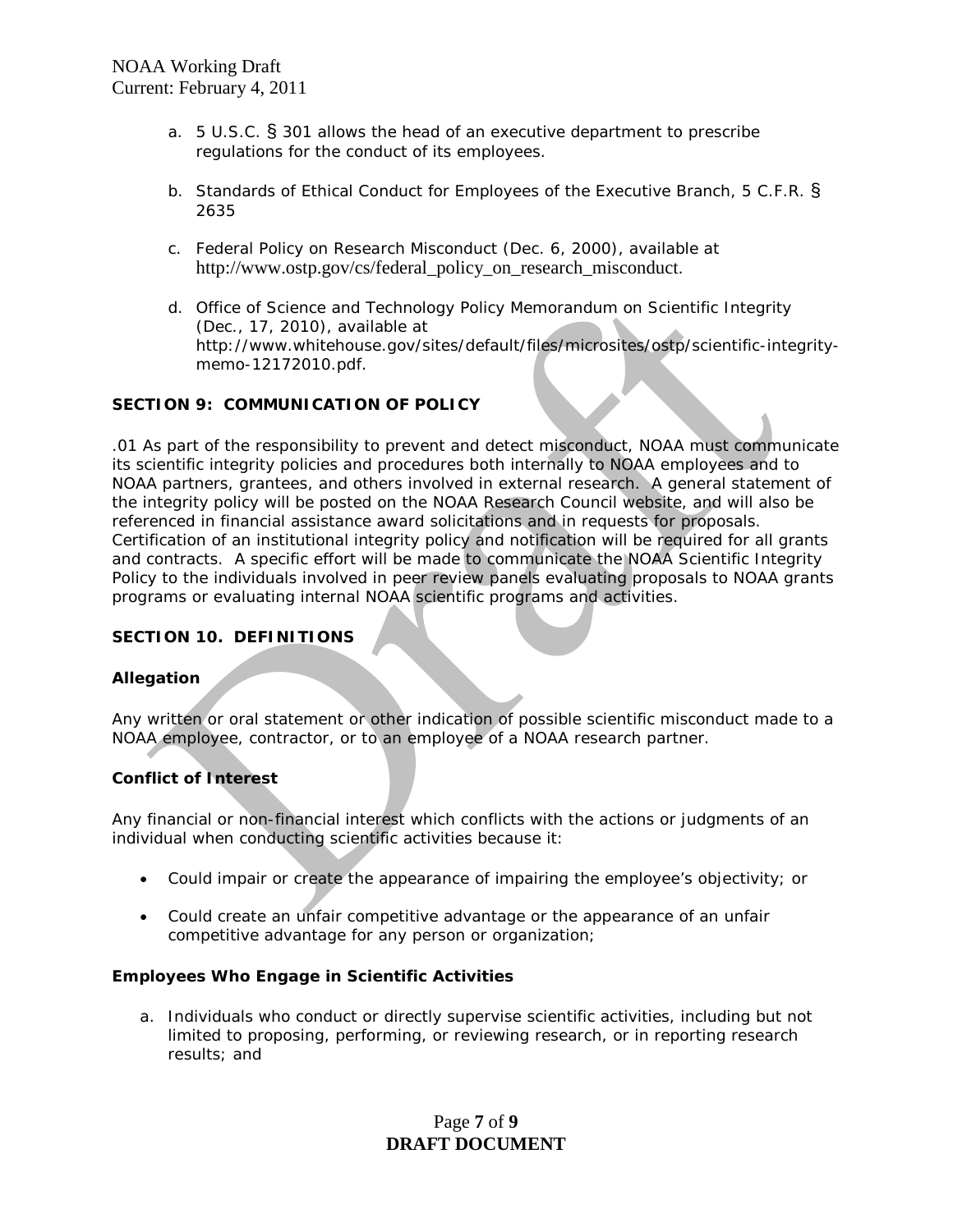> b. Individuals who directly supervise or personally perform work involving the compilation and application of scientific information into formats used for policy, regulation, management, or personnel decisions.

#### **Fabrication**

Making up data or scientific results and recording or reporting them for the purposes of deception.

#### **Falsification**

Manipulating research materials, equipment, or processes; or changing or omitting data or results such that the research is not accurately represented in the research record.

#### **Financial Interest**

Any matter affecting a personal financial interest or a financial interest imputed to the individual. See 18 U.S.C. § 208.

#### **Fundamental Research Communication**

The complete definition of "Fundamental Research Communication" is found in DAO 219-1 [http://www.osec.doc.gov/omo/dmp/daos/dao219\\_1.html](http://www.osec.doc.gov/omo/dmp/daos/dao219_1.html)

#### **Non-Financial Conflict of Interest**

Individual participation in a matter where one of the parties is or is represented by someone with whom the individual has a covered relationship. See 5 C.F.R. § 2635.502(b).

### **Plagiarism**

The appropriation of another person's ideas, processes, results, or words without giving appropriate credit.

#### **Research**

Investigation or experimentation aimed at the discovery and interpretation of facts, revision of accepted theories or laws in light of new facts, or practical application of new or revised theories or laws. Includes all basic and applied research in all fields of science, engineering, and mathematics, including social sciences and economics.

#### **Research Misconduct**

Fabrication, falsification, or plagiarism in proposing, performing, or reviewing research, or in reporting research results. Research misconduct does not include honest error or differences of opinion.

#### **Science**

## Page **8** of **9 DRAFT DOCUMENT**